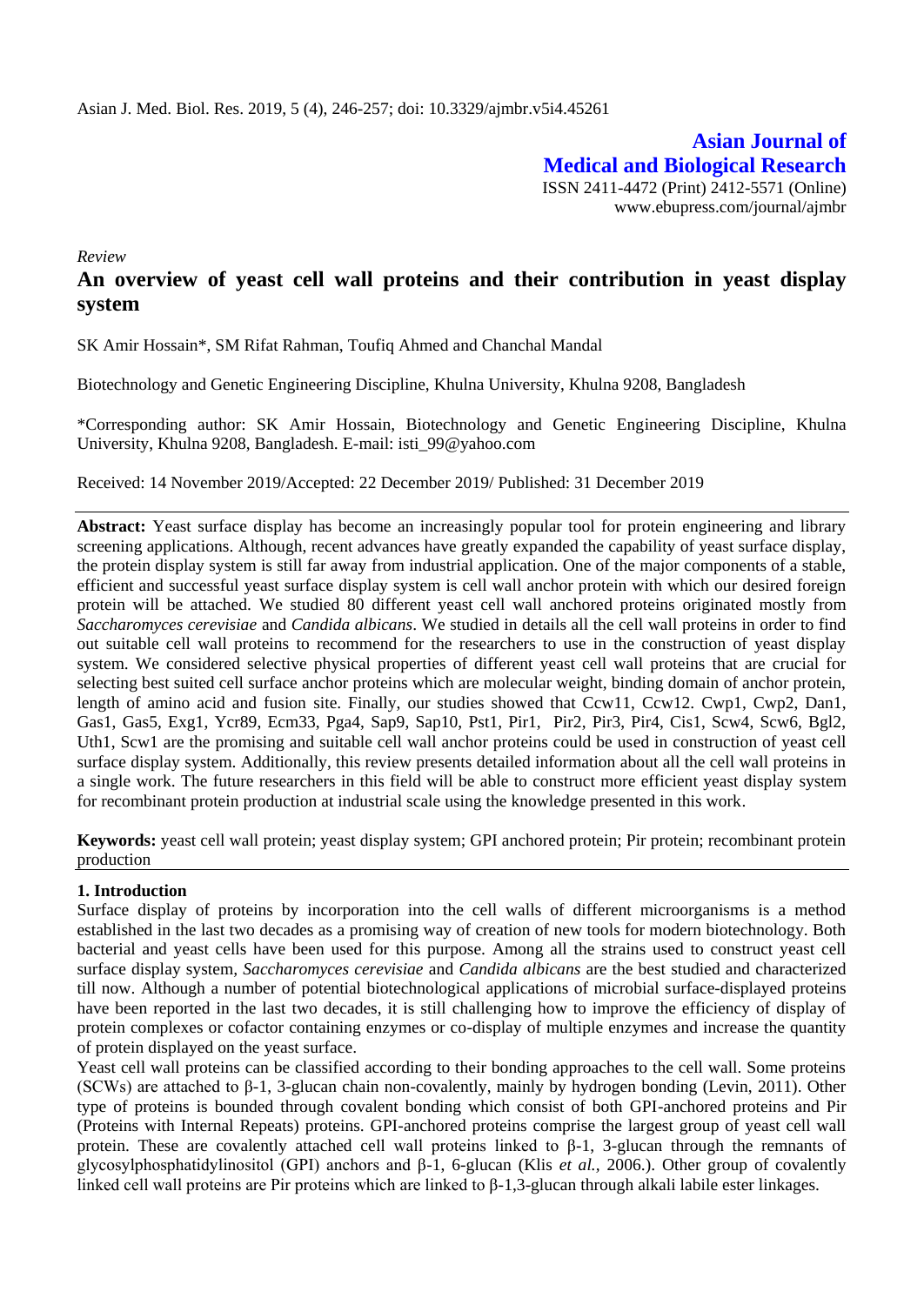Based on these binding approaches of cell wall proteins, the surface display systems in the yeast could be classified into three categories: Flo1 system, GPI system and Pir system. Flo1-based display system uses a lectin like cell wall protein Flo1 as anchor. The Flo1 anchor system provides C- or N-terminal terminal fusion. Pir proteins (Pir1-4) are family of covalently linked cell wall proteins characterized by conserved repetitive units, provides two options to fuse with the target proteins: C-terminal and inserted fusion. GPI proteins are linked to the β-1, 6-glucan of the cell wall by the remnant of C-terminal GPI-anchor and can provide only N-terminal display of heterologous proteins.

Yeast display system based on the expression of translational fusion of a cell wall anchoring protein and the desired target protein. Although, lots of yeast cell wall proteins are identified, plenty of options are open in order to select cell wall anchored protein which will strongly immobilize the targeted protein on the cell surface without interference with the stability or activity of the displayed protein. Fusion of this protein of interest could be done either the C- terminal end or the N- terminal end of the cell wall anchored protein. Selecting the appropriate cell wall anchoring protein is the crucial step for performing this total experiment. None of the reports summarized all the yeast cell wall proteins identified till now in a single place. That's why; we have summarized 80 different cell wall proteins in this study so far. Several of them have been used successfully as anchor proteins in the last two decades.

There are some parameters such as bonding approaches of the cell wall protein; molecular weight; length of amino acids chain; binding site etc. that are crucial for selecting specific cell wall protein for construction of an efficient yeast display system. Generally most extensively used cell wall proteins in yeast surface display system are proteins that are covalently bounded to the cell wall. Because this type of bonding gives strong attachment of the protein to the cell wall and facilitates the ease of quantification as well as prevent unnecessary wash-out during later treatment. Other important parameter to be selected is the molecular weight of the protein. Usually medium sized and molecular weighted proteins are preferable. Very high weighted proteins can be problematic as well as low weighted protein should be avoided. Binding site of the protein must be determined for ensuring the effectiveness of the protein. Catalytic domain and binding site are two important sites to be addressed. If the protein's binding site is present close to the catalytic domain then it can directly affect the process of catalysis.

In this study, we found many yeast cell wall proteins that were unused for constructing yeast surface display system. Many of them play important role in the cell wall stability and integrity. But the main problem is that, in most of the cases their fusion site or binding domain is not identified so far. If all the parameters and necessary features for anchor proteins can be identified, then these proteins will be used in yeast surface display system. Yeast surface display system also faces difficulties with insufficient documentation of all identified yeast cell wall proteins in a single place. In this review, we tried to collect all the necessary information about these anchoring proteins from various reliable sources and organized and presented in a single platform.

#### **2. Literature review**

### **2.1. Architecture of yeast cell wall**

Yeast cell wall consists of about 85% of polysaccharides and 15% proteins but the relative amount of cell wall components can vary depending on yeast species, growth conditions and stress (Teparić and Mrša, 2013). The cell wall of *S. cerevisiae* is 110–200 nm wide (Dupres *et al.,* 2010; Yamaguchi *et al.,* 2011) and forms a bilayered structure (Figure 1) composed of an internal skeletal layer of glucan and a fibrillar brush-like outer layer (Osumi, 2012). The internal layer is composed of β-1,3- and β-1,6-glucan while the outer layer is composed predominantly of mannoproteins (Shibasaki *et al.,* 2009). Mannoproteins are linked to β-1,6-glucose chains through a glycosylphosphatidylinositol (GPI) anchor or to β-1,3-glucan through an alkali-labile bond (Yamaguchi *et al.,* 2011; Teparić and Mrša, 2013). Chains of β-1,3-linked glucose residues are branched by β-1,6 linkages forming a fibrillar β-1,3-glucan. The fibrillar β-1,3-glucan serves as a backbone to which chitin, β-1,6-glucan, and some mannoproteins are linked.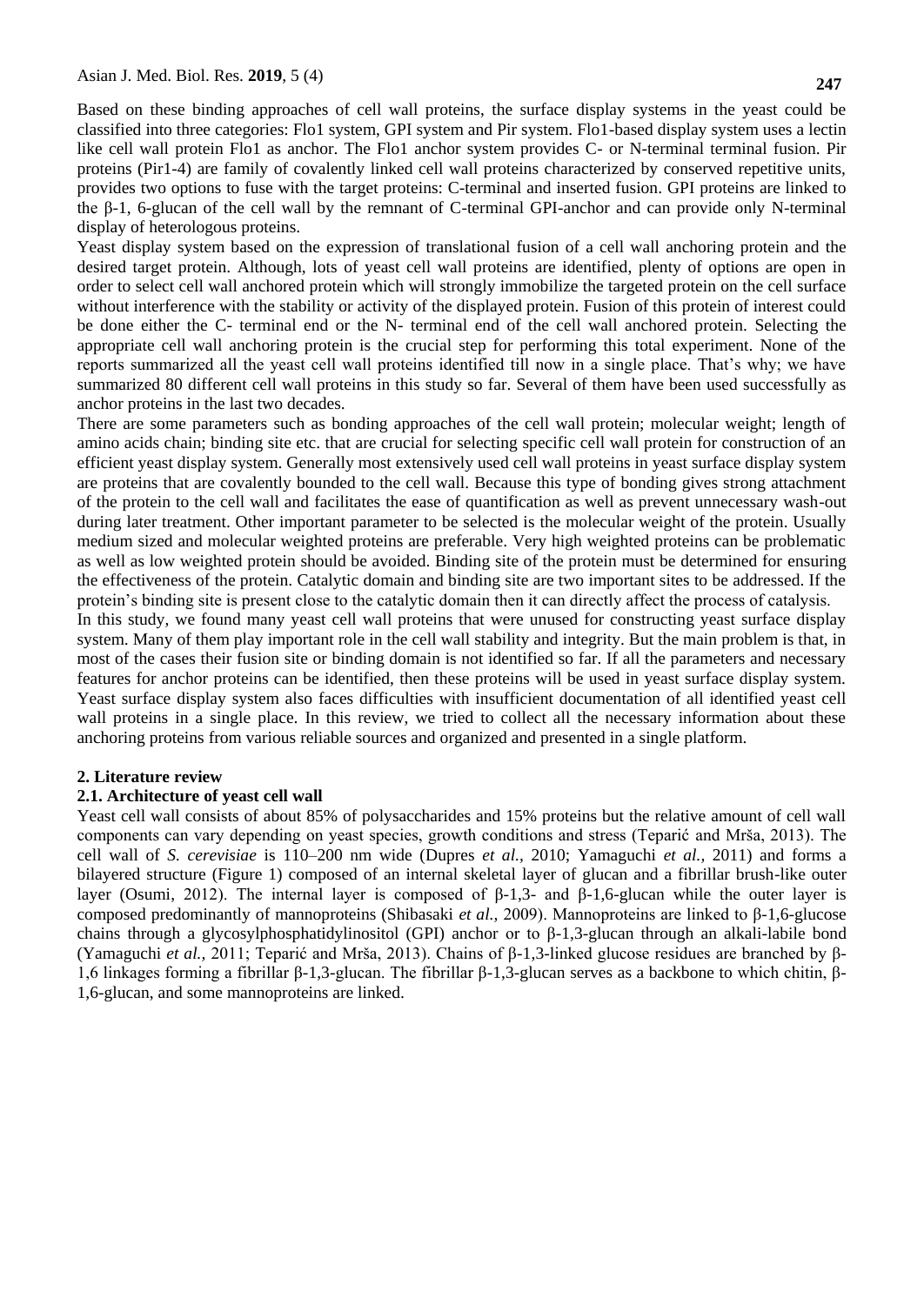

**Figure 1. Architecture of yeast cell wall.**

## **2.2. Yeast cell wall proteins**

Different types of cell wall proteins (CWPs) have been identified in several yeast species. Most of them are found in outer cell wall membrane. GPI-anchored protein and Pir proteins constitute the major classes which are covalently linked cell wall proteins. Other group comprises several members which are Non-covalently bounded CWPs (Figure 1).

## **2.2.1. Covalently linked cell wall proteins**

### **2.2.1.1. GPI-anchored proteins**

More than 70 different GPI anchored proteins have been identified in different yeast species so far. It is estimated that half of them reside in the cell wall and most of them are connected to the β-1, 6-glucan chain by covalent linkages. Glycosylphosphatidylinositol (GPI) anchored proteins, are directed through the secretory pathway to the extracellular face of the plasma membrane by lipid anchors at their C terminal. GPI-anchored proteins destined for the cell wall are liberated from the plasma membrane by cleavage of their anchors. Then this lipidless GPI remnants of GPI–CWPs become linked to the external surface of the β-1, 3-glucan network indirectly through β-1, 6-glucan chains. This proteins are connected through covalent linkage. The enzymephospholipase C is used to cleave this bond.

### **2.2.1.2. Pir proteins**

The other major class of CWPs is known as Pir protein that is represented by five related polypeptides, Pir 1-5. This Pir proteins are attached directly to  $\beta$ -1,3-glucan chains through a linkage that involves their repeat sequences,  $\text{DGQ}\phi\text{Q}$  (where  $\varphi$  is any hydrophobic residue). The glucan chain is linked to the protein through the γ-carboxyl group of a Glu residue (within the repetitive sequence) evidently produced through a transglutaminase-type reaction that converts the first Gln residue to Glu. Most of them contain several repeat sequences that may provide sites for cross-linking of multiple β-1,3-glucan chains. This class of proteins are distributed throughout the inner glucan network, consistent with their attachment to β-1,3-glucan. These are covalently linked cell wall proteins which can be cleaved by mild alkali treatment (30 mM NaOH at 4◦C) or by the treatment with  $β-1,3-$  glucanase enzyme.

Major covalently linked yeast cell wall proteins are mentioned with different important properties and functions in Table 1.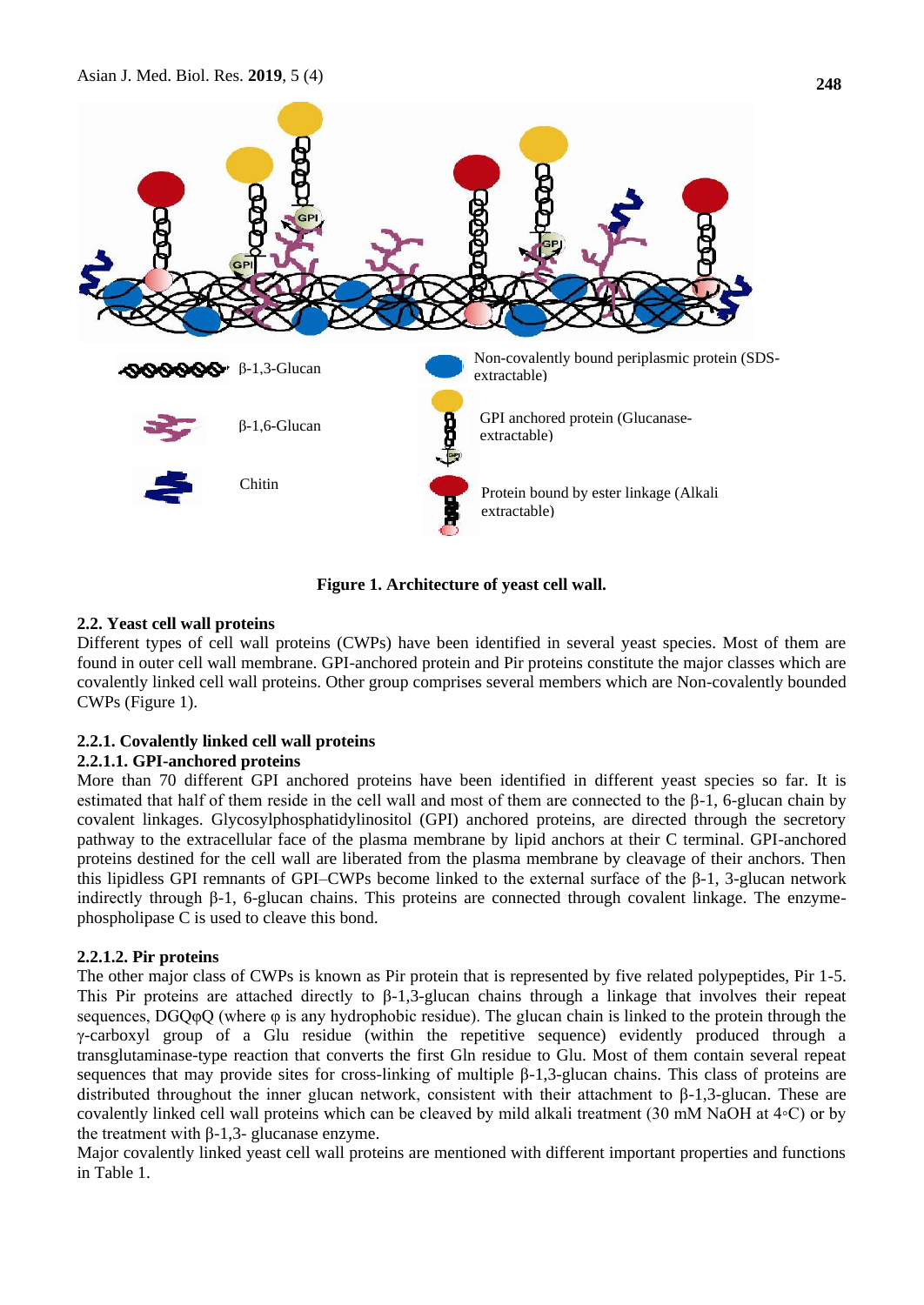| <b>Protein</b>   | <b>Molecular</b> | Length         | <b>Types of</b>              | Site of                  | <b>Functions</b>                 | <b>References</b>       |
|------------------|------------------|----------------|------------------------------|--------------------------|----------------------------------|-------------------------|
| name             | weight           | (a.a.)         | binding                      | protein                  | (role in cell wall organization) |                         |
|                  | (KDa)            |                |                              | display                  |                                  |                         |
| Aga1             | 73               | 725            | <b>GPI</b> anchor            | N-terminal               | Involved in agglutination        | Teparić et al.,         |
|                  |                  |                | protein                      | display                  | during mating.                   | 2010                    |
| Aga2             | 9                | 87             | <b>GPI</b> anchor            | N-terminal               | Involved in agglutination        | Teparić et al.,         |
|                  |                  |                | protein                      | display                  | during mating.                   | 2010                    |
| Agaa1            | 250              | $\overline{a}$ | GPI anchor                   | N-terminal               | Involved in agglutination        | Teparić et al.,         |
|                  |                  |                | protein                      | display                  | during mating.                   | 2010                    |
| Sed1             | 34               | 338            | GPI anchor                   | N-terminal               | Involved in lytic enzyme         | Teparić et al.,         |
|                  |                  |                | protein                      | display                  | resistance.                      | 2010                    |
| Flo1             | 161              | 1537           | GPI anchor                   | N-terminal               | Involved in flocculation.        | Debra et al.,           |
|                  |                  |                | protein                      | display                  |                                  | 2015                    |
| Flo5             | 112              | 1075           | GPI anchor                   | N-terminal               | Involved in flocculation.        | Debra et al.,<br>2015   |
|                  |                  |                | protein<br><b>GPI</b> anchor | display<br>N-terminal    | Involved in flocculation.        |                         |
| Flo9             | 138              | 1322           |                              |                          |                                  | Debra et al.,<br>2015   |
| Flo10            | 122              | 1169           | protein<br><b>GPI</b> anchor | display<br>$N$ -terminal | Involved in flocculation.        | Debra et al.,           |
|                  |                  |                | protein                      | display                  |                                  | 2015                    |
| Flo11            | 136              | 1367           | GPI anchor                   | N-terminal               | Involved in flocculation and     | Debra et al.,           |
|                  |                  |                | protein                      | display                  | biofilm formation.               | 2015                    |
| Ccw12            | 13               | 133            | <b>GPI</b> anchor            | N-terminal               | Plays a role in maintenance of   | Ragni et al.,           |
|                  |                  |                | protein                      | display                  | newly synthesized areas of cell  | 2007b                   |
|                  |                  |                |                              |                          | wall.                            |                         |
| Ccw14            | 23               | 238            | <b>GPI</b> anchor            | N-terminal               | Electrophoretic mobility of      | Teparić et al.,         |
|                  |                  |                | protein                      | display                  | phosphorylated wall              | 2010                    |
|                  |                  |                |                              |                          | components of Saccharomyces      |                         |
|                  |                  |                |                              |                          | cerevisiae.                      |                         |
| $Cc$ w22         | 14               | 135            | GPI anchor                   | N-terminal               | Specific biological function is  |                         |
|                  |                  |                | protein                      | display                  | unknown.                         |                         |
| Sag1             | 70               | 650            | GPI anchor                   | $N$ -terminal            | Helps in sexual agglutination.   | Teparić et al.,         |
|                  |                  |                | protein                      | display                  |                                  | 2010                    |
| Cwp1             | 24               | 239            | GPI anchor                   | $N$ -terminal            | Plays a role in stabilizing the  | Smits et al.,           |
|                  |                  |                | protein                      | display                  | cell wall.                       | 2006                    |
| Cwp2             | 9                | 92             | GPI anchor                   | N-terminal               | Plays a role in stabilizing the  | Smits et al.,           |
|                  |                  |                | protein                      | display                  | cell wall.                       | 2006                    |
| Tir1             | 25               | 254            | GPI anchor                   | N-terminal               | Anaerobiosis.                    | Teparić et al.,         |
|                  |                  |                | protein                      | display                  |                                  | 2010                    |
| Tir2             | 25               | 251            | <b>GPI</b> anchor            | N-terminal               | Anaerobiosis.                    | Teparić et al.,         |
|                  |                  |                | protein                      | display                  |                                  | 2010                    |
| Tir <sub>3</sub> | 26               | 269            | <b>GPI</b> anchor            | N-terminal               | Anaerobiosis.                    | Teparić et al.,         |
|                  |                  |                | protein                      | display                  |                                  | 2010                    |
| Tir <sub>4</sub> | 48               | 487            | GPI anchor                   | N-terminal               | Anaerobiosis/Tir4 sterol         | Teparić et al.,         |
|                  |                  |                | protein                      | display                  | uptake.                          | 2010                    |
| Tip1             | 21               | 210            | <b>GPI</b> anchor            | N-terminal               | Anaerobiosis                     | Teparić et al.,         |
|                  |                  |                | protein                      | display                  |                                  | 2010                    |
| Dan1             | 30               | 298            | <b>GPI</b> anchor            | N-terminal               | Anaerobiosis/sterol uptake.      | Teparić et al.,         |
|                  |                  |                | protein                      | display                  |                                  | 2010                    |
| Dan2             | 13               | 124            | <b>GPI</b> anchor            | N-terminal               | Anaerobiosis/sterol uptake.      | Teparić et al.,         |
|                  |                  |                | protein                      | display                  |                                  | 2010                    |
| Dan3             | 13               | 120            | GPI anchor                   | N-terminal               | Anaerobiosis/sterol uptake.      | Teparić et al.,         |
|                  |                  |                | protein                      | display                  |                                  | 2010                    |
| Fit1             | 52               | 528            | GPI anchor                   | N-terminal               | Facilitator of iron transport.   | Teparić et al.,         |
|                  | 15               |                | protein                      | display                  |                                  | 2010                    |
| Fit2             |                  | 153            | GPI anchor                   | N-terminal               | Facilitator of iron transport.   | Teparić et al.,         |
|                  | 20               | 204            | protein                      | display                  |                                  | 2010                    |
| Fit <sub>3</sub> |                  |                | GPI anchor                   | N-terminal               | Facilitator of iron transport.   | Teparić et al.,<br>2010 |
|                  |                  |                | protein                      | display                  |                                  |                         |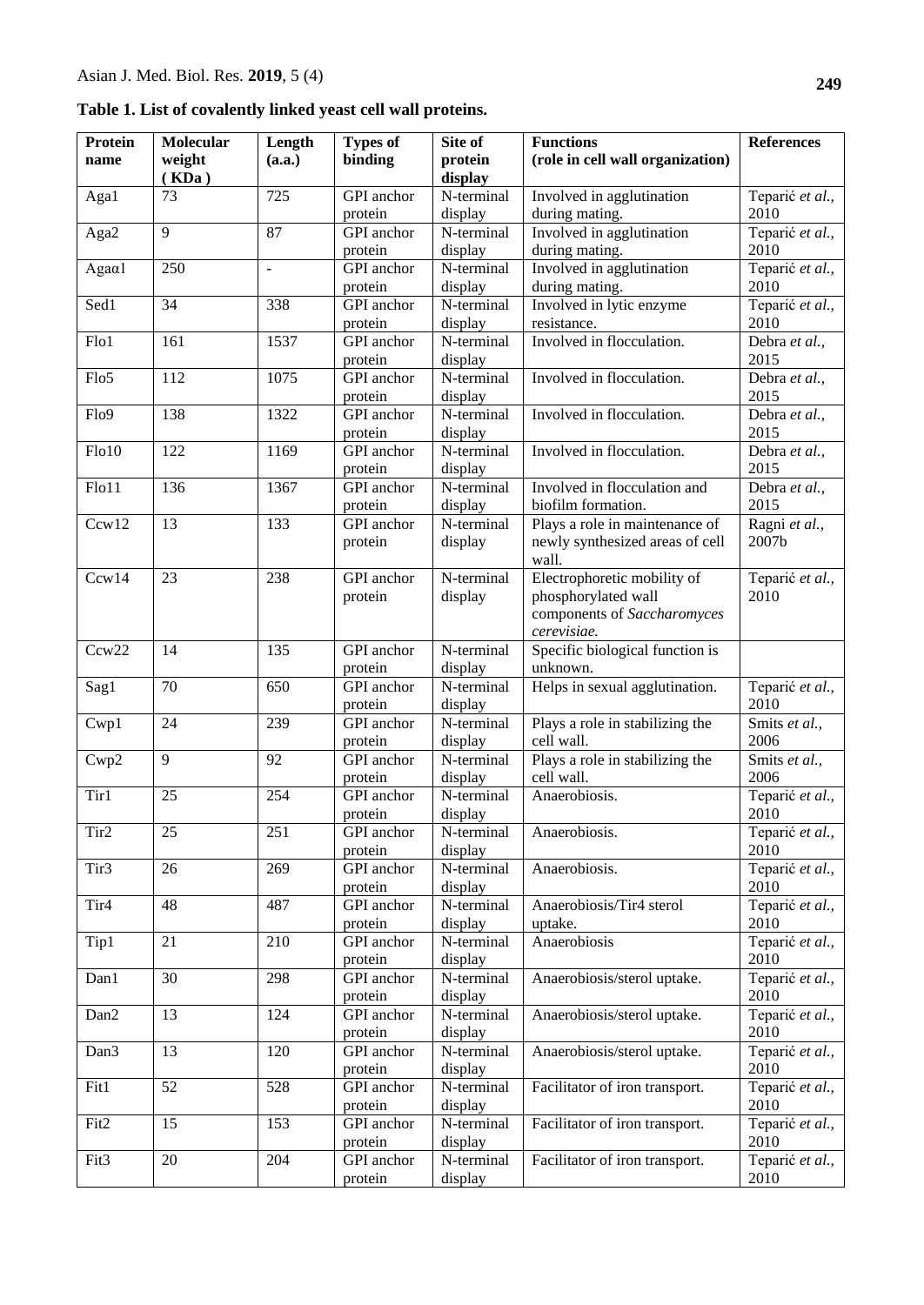| Gas1              | 60  | 559  | GPI anchor<br>protein        | N-terminal<br>display | Required for cell wall<br>assembly.                       | Ragni et al.,<br>2007a |
|-------------------|-----|------|------------------------------|-----------------------|-----------------------------------------------------------|------------------------|
| Gas3              | 57  | 524  | GPI anchor<br>protein        | N-terminal<br>display | Involved in cell wall assembly<br>and maintenance.        | Ragni et al.,<br>2007a |
| Gas5              | 52  | 484  | <b>GPI</b> anchor            | N-terminal            | Involved in cell wall                                     | Ragni et al.,          |
|                   |     |      | protein                      | display               | biosynthesis and<br>morphogenesis.                        | 2007a                  |
| Mkc7              | 64  | 596  | GPI anchor                   | N-terminal            | Required for cell wall integrity.                         | Krysan et al.,         |
|                   |     |      | protein                      | display               |                                                           | 2005                   |
| Kre1              | 32  | 313  | GPI anchor                   | N-terminal            | Involved in cell wall 1, 6-beta-                          | Teparić and            |
|                   |     |      | protein                      | display               | glucan synthesis and assembly.                            | Mrša, 2013             |
| Ycr89             | 166 | 1609 | <b>GPI</b> anchor            | N-terminal            | Plays a role in maintenance of                            | Castillo et al.,       |
|                   |     |      | protein                      | display               | cell wall integrity during<br>mating.                     | 2008                   |
| Hwp1              | 65  | 634  | GPI anchor                   | N-terminal            | Required for mating, normal                               | Samin et al.,          |
|                   |     |      | protein                      | display               | hyphal development                                        | 2007                   |
| Crh1              | 53  | 507  | <b>GPI</b> anchor            | N-terminal            | Required for the transfer of                              | Cabib et al.,          |
|                   |     |      | protein                      | display               | chitin to 1, 6-beta-glucan in the<br>cell wall.           | 2007                   |
| Crh2              | 50  | 467  | GPI anchor                   | N-terminal            | Required for the transfer of                              | Cabib et al.,          |
|                   |     |      | protein                      | display               | chitin to 1, 6-beta-glucan in the                         | 2007                   |
|                   |     |      |                              |                       | cell wall.                                                |                        |
| Crh11             | 47  | 453  | <b>GPI</b> anchor            | N-terminal            | Involved in cell wall assembly                            | Cabib et al.,          |
|                   |     |      | protein                      | display               | and regeneration.                                         | 2007                   |
| Crh12             | 57  | 504  | GPI anchor                   | N-terminal            | Involved in cell wall assembly                            | Cabib et al.,          |
|                   |     |      | protein                      | display               | and regeneration.                                         | 2007                   |
| Ecm <sub>33</sub> | 44  | 429  | GPI anchor                   | N-terminal            | Required for proper cell wall                             | Gil-Bona et            |
|                   |     |      | protein                      | display               | integrity and structure.                                  | al., 2015              |
| Als1              | 133 | 1260 | <b>GPI</b> anchor            | N-terminal            | Plays an important role in the                            | Prill et al.,          |
|                   |     |      | protein                      | display               | pathogenesis of Candida                                   | 2005                   |
|                   |     |      |                              | N-terminal            | albicans infections.                                      |                        |
| Als3              | 124 | 1155 | GPI anchor                   |                       | Plays an important role in the<br>pathogenesis of Candida | Prill et al.,<br>2005  |
|                   |     |      | protein                      | display               | albicans infections.                                      |                        |
| Als5              | 142 | 1347 | GPI anchor                   | N-terminal            | Plays an important role in the                            | Prill et al.,          |
|                   |     |      | protein                      | display               | pathogenesis of Candida                                   | 2005                   |
|                   |     |      |                              |                       | albicans infections.                                      |                        |
| Cht <sub>2</sub>  | 61  | 583  | GPI anchor                   | N-terminal            | Plays a role in cell separation.                          | Dünkler et             |
|                   |     |      | protein                      | display               |                                                           | al., 2005              |
| Exg2              | 63  | 562  | GPI anchor                   | N-terminal            | Exoglucanase.                                             | Teparić and            |
|                   |     |      | protein                      | display               |                                                           | Mrša, 2013.            |
| Pga4              | 49  | 451  | GPI anchor                   | N-terminal            | Involved in cell wall                                     | Groot et al.,          |
|                   |     |      | protein                      | display               | biosynthesis and                                          | 2003                   |
|                   |     |      |                              |                       | morphogenesis.                                            |                        |
| Pga5              | 72  | 641  | GPI anchor                   | N-terminal            | Involved in spore wall                                    | Groot et al.,          |
|                   |     |      | protein                      | display               | assembly.                                                 | 2003                   |
| Pga7              | 22  | 219  | GPI anchor                   | $N$ -terminal         | Involved in heme-iron                                     | Sorgo et al.,<br>2013  |
| Pga10             | 25  | 250  | protein<br><b>GPI</b> anchor | display<br>N-terminal | utilization.<br>Involved in heme-iron                     | Sorgo et al.,          |
|                   |     |      | protein                      | display               | utilization.                                              | 2013                   |
| Phr1              | 66  | 565  | GPI anchor                   | N-terminal            | Cell wall assembly and                                    | Matsushika et          |
|                   |     |      | protein                      | display               | virulence.                                                | al., 2016              |
| Phr2              | 59  | 544  | GPI anchor                   | N-terminal            | Cell wall assembly and                                    | Matsushika et          |
|                   |     |      | protein                      | display               | virulence.                                                | al., 2016              |
| Rhd3              | 21  | 204  | GPI anchor                   | N-terminal            | Component of the cell wall                                | Castillo et al.,       |
|                   |     |      | protein                      | display               | involved in virulence.                                    | 2008                   |
| Sap9              | 58  | 544  | GPI anchor                   | N-terminal            | Required for cell surface                                 | Albrecht et            |
|                   |     |      | protein                      | display               | integrity and cell separation                             | al., 2006              |
|                   | 49  | 453  |                              | N-terminal            | during budding.<br>Required for cell surface              | Albrecht et            |
| Sap10             |     |      | GPI anchor                   |                       |                                                           |                        |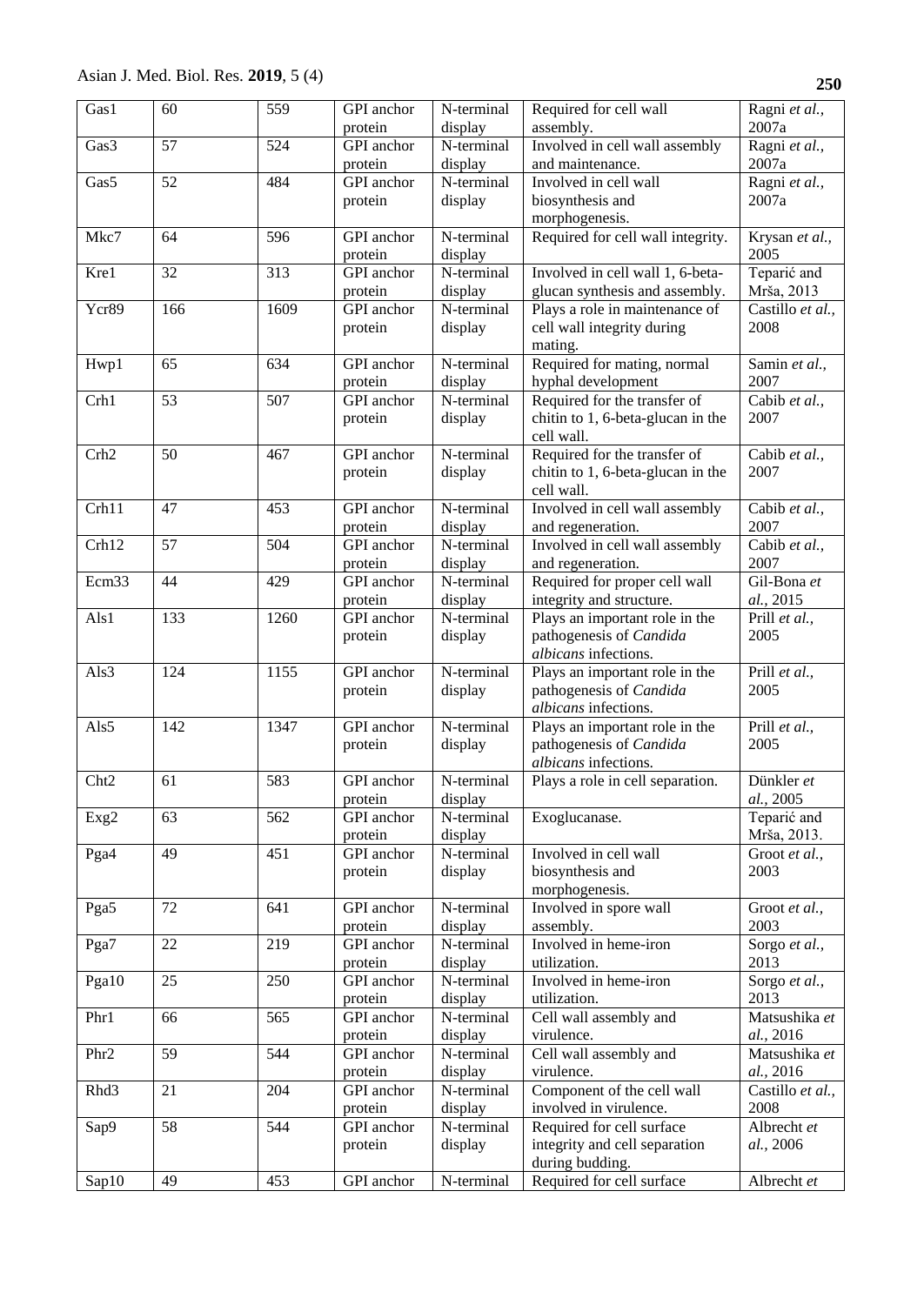|                  |     |      | protein                              | display                  | integrity and cell separation<br>during budding.                        | al., 2006                 |
|------------------|-----|------|--------------------------------------|--------------------------|-------------------------------------------------------------------------|---------------------------|
| Ssr1             | 23  | 234  | <b>GPI</b> anchor<br>protein         | N-terminal<br>display    | Involved in cell wall structure.                                        | Yin et al.,<br>2005       |
| Ywp1             | 54  | 533  | <b>GPI</b> anchor<br>protein         | N-terminal<br>display    | Involved in cell adhesion.                                              | Granger,<br>2012          |
| Egt2             | 108 | 1041 | <b>GPI</b> anchor<br>protein         | N-terminal<br>display    | Required for proper cell<br>separation after cytokinesis.               | Terashima et<br>al., 2003 |
| Crr1             | 47  | 422  | <b>GPI</b> anchor<br>protein         | N-terminal<br>display    | Chitosan-glucan cross-linking.                                          | Teparić and<br>Mrša, 2013 |
| Pst1             | 46  | 444  | <b>GPI</b> anchor<br>protein         | N-terminal<br>display    | Protect cell wall from oxidative<br>stress.                             | Li et al., 2015           |
| Fig2             | 166 | 1609 | <b>GPI</b> anchor<br>protein         | N-terminal<br>display    | Plays a role in maintenance of<br>cell wall integrity during<br>mating. | Zhang et al.,<br>2002     |
| Kre9             | 30  | 276  | <b>GPI</b> anchor<br>protein         | N-terminal<br>display    | Involved in cell wall 1,6-beta-<br>glucan synthesis.                    | Teparić and<br>Mrša, 2013 |
| Pir1             | 35  | 341  | Alkali<br>sensitive<br>ester linkage | C-terminal<br>display    | Required for cell wall stability.                                       | Yang et al.,<br>2014      |
| Pir <sub>2</sub> | 41  | 413  | Alkali<br>sensitive<br>ester linkage | C-terminal<br>display    | Required for cell wall stability.                                       | Yang et al.,<br>2014      |
| Pir <sub>3</sub> | 33  | 325  | Alkali<br>sensitive<br>ester linkage | C-terminal<br>display    | Required for cell wall stability.                                       | Yang et al.,<br>2014      |
| Pir <sub>4</sub> | 23  | 227  | Alkali<br>sensitive<br>ester linkage | C-terminal<br>display    | Required for cell wall stability.                                       | Yang et al.,<br>2014      |
| <b>Hsp150</b>    | 41  | 413  | Alkali<br>sensitive<br>ester linkage | <b>Not</b><br>identified | Required for cell wall integrity,<br>tolerant to heat shock.            | Hsu et al.,<br>2015       |
| Cis3             | 23  | 227  | Alkali<br>sensitive<br>ester linkage | <b>Not</b><br>identified | Required for cell wall stability.                                       | Yin et al.,<br>2005       |

## **2.2.2. Non-covalently linked cell wall proteins**

This protein group comprises 9 members (Table 2), labeled as Scw1-Scw9; most of them are successfully purified and sequenced. They interact with the β-1,3-glucan network and forms hydrogen bond. These proteins are mainly O-glycosylated and contain a predicted N-terminal signal sequence. Actually these are noncovalently bounded proteins. SDS can be used to cleave this type of non- covalent interaction.

**Table 2. List of non-covalently linked yeast cell wall proteins.**

| Protein<br>name  | <b>Molecular</b><br>weight | Length<br>(a.a.) | Site of protein<br>display | <b>Functions</b><br>(role in cell wall organization) | <b>References</b>         |
|------------------|----------------------------|------------------|----------------------------|------------------------------------------------------|---------------------------|
|                  | (KDa)                      |                  |                            |                                                      |                           |
| Scw2             | 59                         | 562              | Not identified             | Endochitinase.                                       | Hossain, 2018             |
| Scw3             | 43                         | 420              | Not identified             | Possibly involved in cell wall<br>separation.        | Teparić et al., 2010      |
| Scw4             | 40                         | 386              | Not identified             | Plays a role in conjugation<br>during mating.        | Grbavac, 2017             |
| Scw <sub>6</sub> | 51                         | 448              | Not identified             | Exoglucanase.                                        | Hossain, 2018             |
| Scw9             | 34                         | 313              | Not identified             | Endoglucanase.                                       | Hossain, 2018             |
| Sew10            | 40                         | 389              | Not identified             | Plays a role in conjugation<br>during mating.        | Grbavac, 2017             |
| Scw11            | 56                         | 542              | Not identified             | Plays a role in conjugation<br>during mating.        | Grbavac, 2017             |
| Cts1             | 59                         | 562              | Not identified             | Chitinase/cell separation.                           | Teparić and Mrša,<br>2013 |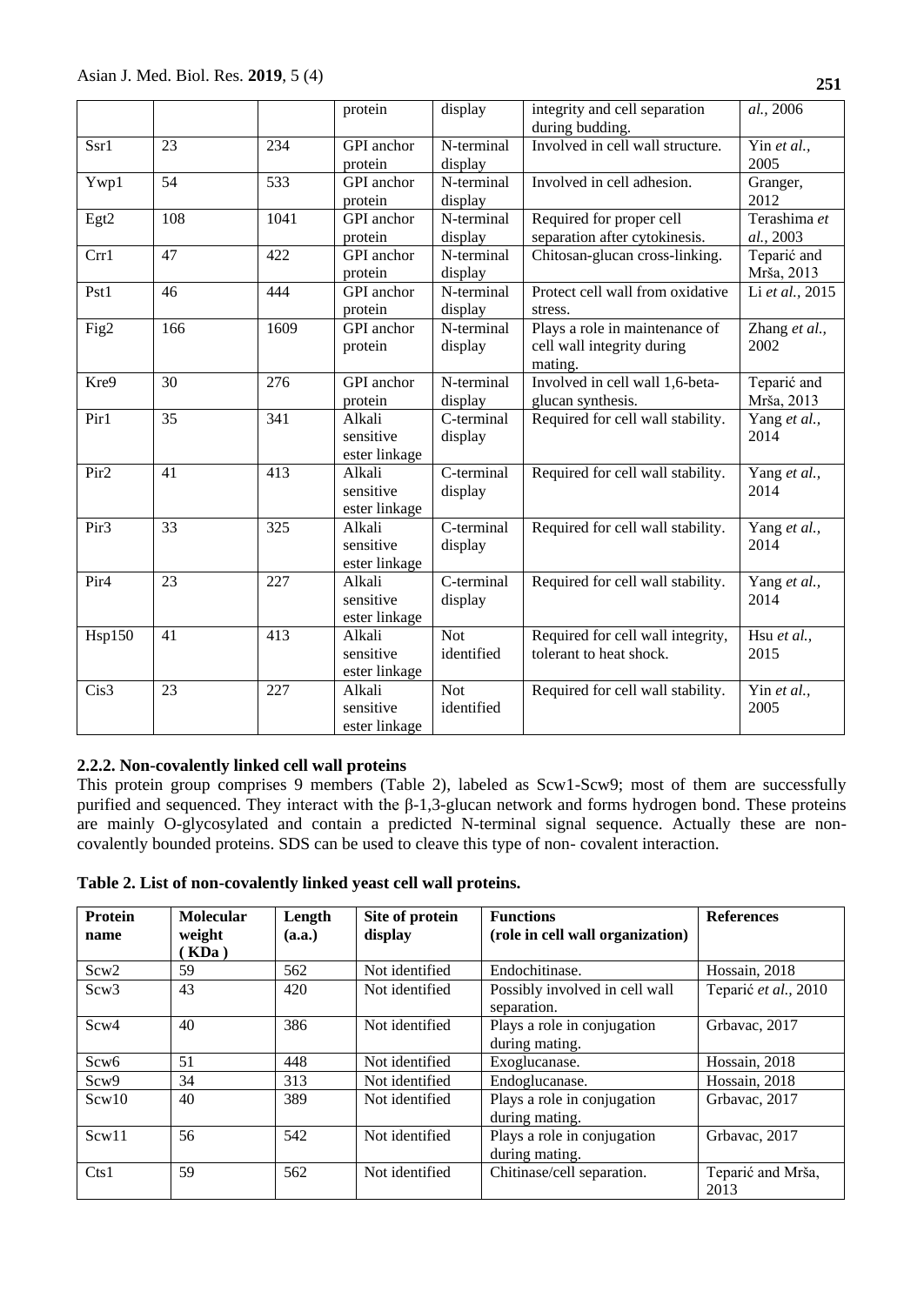| Cts2 | 59  | 511  | Not identified | Chitinase/cell<br>separation/sporulation. | Teparić and Mrša,<br>2013 |
|------|-----|------|----------------|-------------------------------------------|---------------------------|
| Sim1 | 48  | 476  | Not identified | Involved in cell separation.              | Kuznetsov et al.,<br>2013 |
| Mp65 | 39  | 378  | Not identified | Required for cell wall integrity.         | Sandini et al., 2011      |
| Uth1 | 37  | 365  | Not identified | Involved in cell wall<br>biogenesis.      | Ritch et al., 2010        |
| Exg1 | 51  | 448  | Not identified | Exoglucanase.                             | Teparić and Mrša,<br>2013 |
| Bg12 | 34  | 313  | Not identified | Endo- or trans-glucosidase.               | Teparić and Mrša,<br>2013 |
| Eng1 | 121 | 1117 | Not identified | Endoglucanase/cell separation.            | Teparić and Mrša,<br>2013 |

### **2.3. Yeast cell wall proteins used in yeast surface display system**

Table 1 and Table 2 showed that more than 80 proteins located on the surface of yeast cell. But in reality, all of them were not used as anchor proteins to construct yeast surface display system. In this work we tried to make an up to date list of anchored proteins used in construction of yeast display system till now (Table 3).

| <b>Anchor proteins</b> | <b>Applications</b>                                  | <b>References</b>                               |
|------------------------|------------------------------------------------------|-------------------------------------------------|
|                        | (Target proteins to be fused on the yeast cell       |                                                 |
|                        | surface)                                             |                                                 |
| $\alpha$ -agglutinin   | Gluco-amylase, CM-cellulase,<br>$\beta$ -            | Shigechi et al., 2004; Qingjie et al., 2007;    |
|                        | glucosidase, Endoglucanase, lipase B, EGFP,          | Inaba et al., 2009; Teparić et al., 2010;       |
|                        | Cellobiohydrolase, Laccase, $\alpha$ - amylase       | Yanase et al., 2010; Nakanishi et al., 2012     |
| Sed1                   | $\beta$ -Glucosidase, Endoglucanase,<br>$\alpha$ -   | Teparić et al., 2010; Inokuma et al., 2016;     |
|                        | galactosidase                                        | Bamba et al., 2018                              |
| Flo1p                  | Glucoamylase, Streptavidin, Carboxylesterase         | Shigechi et al., 2004; Furukawa et al., 2006;   |
|                        | (EstA), Organophosphorus hydrolase (OPH), $\alpha$ - | Breinig et al., 2006; Tanino et al., 2007;      |
|                        | amylase, Lipase B, R oryzae lipase, $\alpha$ -       | Teparić et al., 2010; Takeshi et al., 2010      |
|                        | galactosidase                                        |                                                 |
| Ccwl2                  | RNase Rny1, Xylose reductase                         | Teparić et al., 2013; Hossain et al., 2019      |
| Cwp1                   | $\alpha$ -galactosidase, GFP                         | Teparić et al., 2010; Xiaoyu et al., 2019       |
| Cwp2                   | Lipase, Carboxylesterase (EstA), GFP, $\alpha$ -     | Breinig et al., 2006; Teparić et al., 2010; Liu |
|                        | galactosidase                                        | et al., 2010; Xiaoyu et al., 2019               |
| Tir1                   | $\alpha$ -galactosidase                              | Xiaoyu et al., 2019                             |
| Tip1                   | $\alpha$ -galactosidase                              | Teparić et al., 2010                            |
| Ycr89                  | $\alpha$ -galactosidase                              | Teparić et al., 2010                            |
| Pir1                   | $\alpha$ -1,2-galactosyltransferase.                 | Abe et al., 2003                                |
|                        | $\alpha$ -1,2-mannosyltransferase                    |                                                 |
| Pir <sub>2</sub>       | $\alpha$ -1,3-mannosyltransferase,                   | Abe et al., 2003; Salo et al., 2005             |
|                        | α-2,3-sialyltransferase,                             |                                                 |
|                        | $\alpha$ -1,3-fucosyltransferase VII                 |                                                 |
| Pir <sub>4</sub>       | Xylanase A, Lipase A                                 | Isabel et al., 2005; María et al., 2008         |

**Table 3. Major cell wall anchor proteins with applications in yeast surface display systems.**

## **3. Discussion**

In this study, we summarized 80 yeast cell wall anchor proteins. Several parameters are considered in order to recommend suitable yeast cell wall proteins for construction of more efficient yeast display system. For the simplification of this study, we categorized all this proteins into several classes based on they are they bonded to the cell wall; either covalently bonded or non-covalently bonded. Covalently bonded proteins constitute the major portion of yeast cell wall proteins. Two major classes of proteins are included in this category. One is the biggest protein group; the GPI-anchored cell wall proteins and another is PIR proteins group.

We found that a-agglutinin and  $\alpha$ -agglutinin are two most widely used GPI-anchored cell wall proteins that helps to promote cellular aggregation during mating. A study revealed that this protein consist of 725 amino acids with high serine and threonine content, a putative N-terminal signal sequence, and a C-terminal hydrophobic sequence similar to signals for the attachment to GPI anchor (Hossain, 2018). While the other protein, α-agglutinin encoded by the AG alpha1 gene, has a similar function. Several surface display systems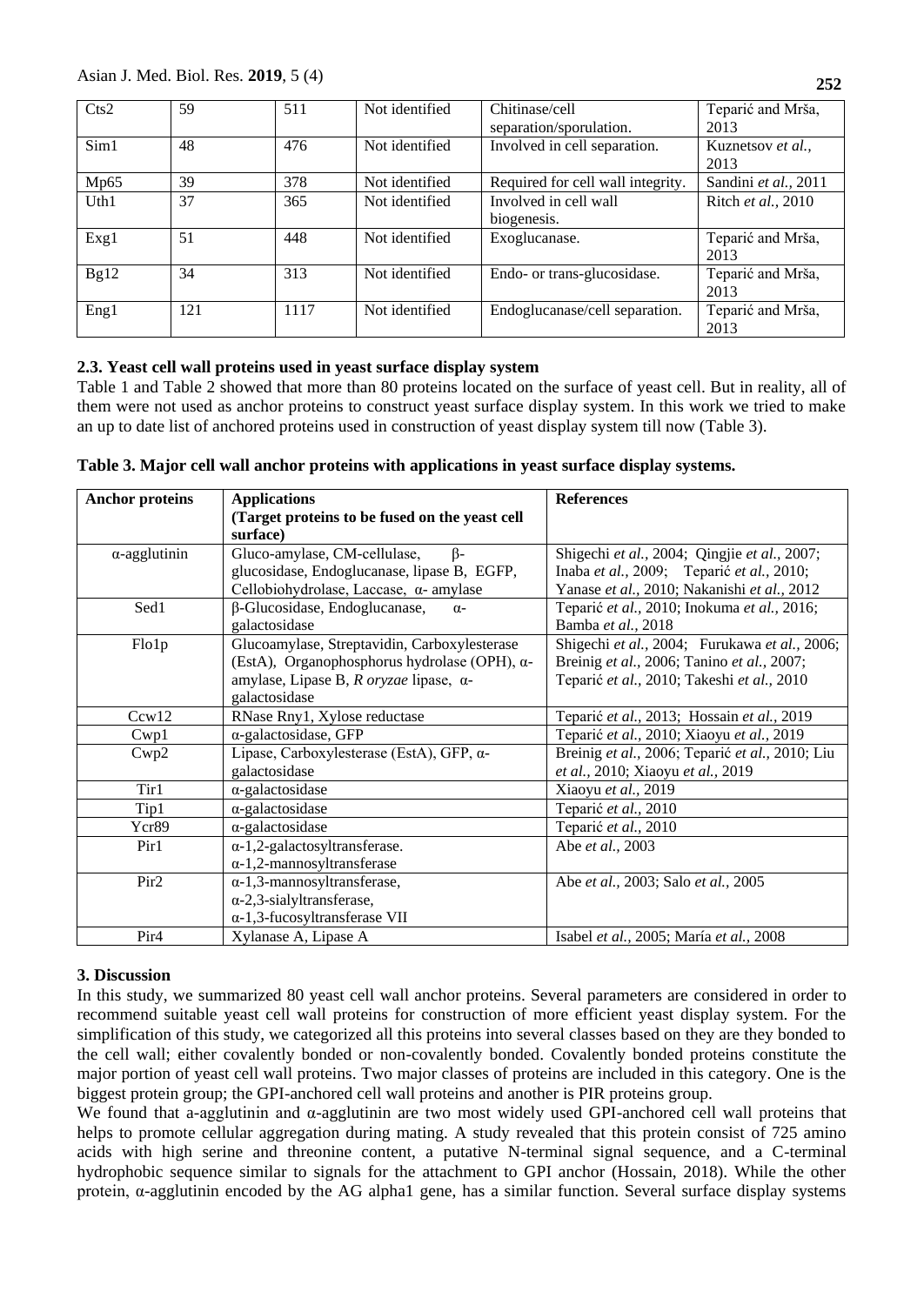with a-agglutinin and α-agglutinin developed by various researchers. Many construct have been designed to display and engineering various proteins as Gluco-amylase, CM-cellulase, β-glucosidase, Endoglucanase, lipase B etc. α-agglutinin is one of the most preferable anchor proteins to be used till now because of its several advantages.

Sed1 is another important cell wall anchor protein which has been used to display many heterologous proteins. This protein is involved in cell wall organization. It is a moderately weighted protein with 338 amino acids. The C-terminal domain of this protein is used as anchoring domain. Sed1 has been used to display several proteins like β-Glucosidase, Endoglucanase, α- galactosidase etc.Tir1, Tir2, Tir3, Tir4 proteins belong to the Tir protein family which have been used as an important anchor proteins. But Tir1 has been widely used because of its medium size and molecular weight. This protein has important roles in cell growth and survival. Some constructs have been made to display heterologous proteins on its cell surface like α-galactosidase. Tip1 is a medium sized GPI-anchored protein with 210 amino acids and plays important roles in lipase activity (Busch *et al.,* 2004). This protein has been used before as anchor protein to display several heterologous proteins on cell surface. α-galactosidase, Human lactoferrin, GFP are some of the important examples (Xiaoyu *et al.,* 2019).

Gas1 is a GPI-anchored cell wall protein with high molecular weight. This protein is required for spore wall assembly in *Saccharomyces cerevisiae* (Ragni *et al.,* 2007a). Aldehyde dehydrogenase, β-galactosidase proteins were displayed by using Gas1 protein as anchor protein. Although, this protein has been used as cell surface anchor protein, it is better to avoid this protein because of its high molecular weight. Ycr89 is a high molecular weighted protein with long chain of about 1609 amino acids. This protein plays a key role in maintenance of cell wall integrity during mating. This anchor protein was used to display  $\alpha$ -galactosidase on the cell surface (Xiaoyu *et al.,* 2019). Ccw12 has been reported as the most abundant GPI-anchored cell wall protein that represents important structural component of the cell (Ragni *et al.,* 2007b). Its main function is to maintain the newly synthesized areas of yeast cell wall. As well as this protein is required for the cell wall stability and integrity. Its molecular weight is about 13 KDa and composed of 133 amino acids. Ccw12 was successfully used in construction of surface display system for displaying several heterologous proteins. RNase Rny1, Xylose reductase etc are some of the good examples.

Cwp1 and Cwp2 are covalently linked cell wall proteins, which have been used to construct several yeast surface display systems. Its main function is to stabilize the cell wall. Cwp1 and Cwp2 both have been used to display several heterologous proteins like α-galactosidase, GFP and α-galactosidase, Carboxylesterase (EstA), GFP in their cell surface respectively. Sed1, Cwp2 and  $\alpha$ -agglutinin were successfully used in construction of surface display system with varies degrees of success for displaying galactosidase (Xiaoyu *et al.,* 2019) or GFP (Teparić *et al.,* 2010) on the yeast surface. But an experiment showed that Cwp2 and Sed1 shows six to eight fold higher levels of displayed heterologous protein at the cell surface than that of α-agglutinin (Xiaoyu *et al.,* 2019). Flo1 protein is one of the most used cell surface anchor proteins found in several yeast species. The Flo1 anchor system provides C-terminal or N-terminal fusion, but the high molecular weight of this anchoring domain showed the drawback in some cell wall display applications (Liu *et al.,* 2010).

Another important class of covalently linked cell wall proteins are Pir proteins. The glucan chain is linked to the moderately weighted Pir protein composed of 341 amino acids could be a better choice as an anchor protein. But, the optimal fusion site of this protein has not been experimentally determined yet. But several constructs have been made to display foreign proteins on the cell surface (Abe *et al.,* 2003). Pir2 is another important covalently linked cell surface anchor protein in which the optimal fusion site have not been experimentally determined. But several constructs have been made successfully because of its ideal features for displaying foreign proteins on cells surface. α-1,3-mannosyltransferase, α-1,3-fucosyltransferase, α-2,3-sialyltransferase, α-1,3-fucosyltransferase VII are some of the enzymes that have been displayed on the cells surface. Pir4 is the only member of Pir protein where the actual fusion site is experimentally determined. This medium sized protein composed of 227 amino acids. Study reported xylanase A as a displayed protein using Pir4 as the fusion partner (Andrés *et al.,* 2005).

Seven of non-covalently linked protein group Scw1-Scw9 are successfully purified and sequenced (Hossain, 2018). Scw2 protein is possibly involved in cell separation after cytokinesis. Scw3 belongs to the group of SUN family proteins. Scw4 is another important member of this protein group with 386 amino acids. Possible role of this protein is in conjugation during mating. Bgl2 is a major protein of *S. cerevisiae* cell wall with 34 KDa molecular size which shows lectin-like binding to β-1,3-glucan and chitin. This protein is involved in cell wall beta-glucan assembly (Teparić and Mrša, 2013). Scw10 is an important cell wall protein which is attached to the cell wall by non-covalent interaction. But this protein can be linked to the cell wall by alkali-sensitive linkage with a possible role in conjugation during mating. More researches are needed to clarify all the issues that could help future researchers in this field.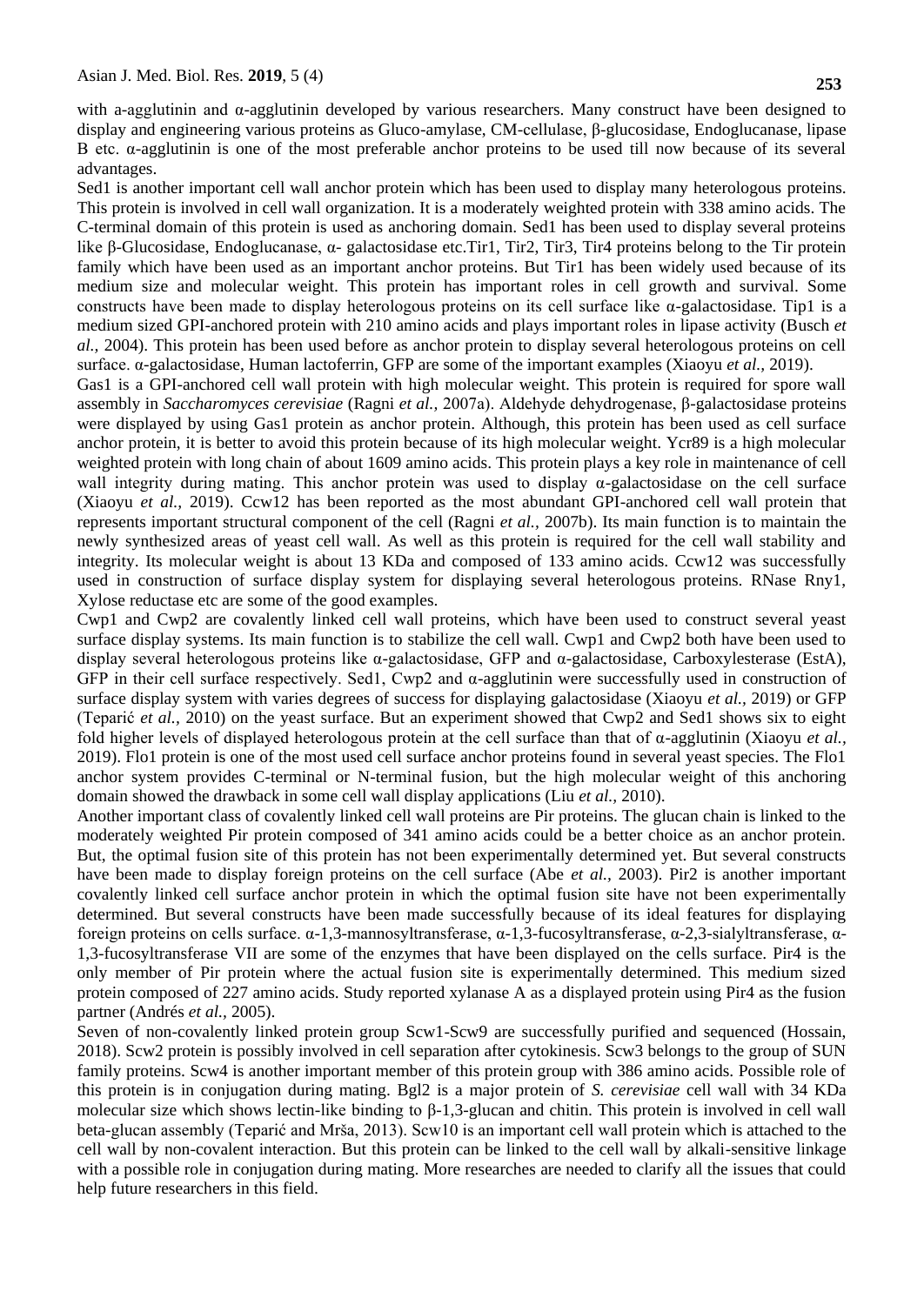Experiment reported that both Cts1 and Cts2 plays important role in the cell separation process during growth (Teparić and Mrša, 2013). These are the anchoring proteins that have been used for more than two decades. But there are many yeast cell wall associated proteins that have not been used so far. Many of them plays important role in the stability as well as integrity of the cell wall. These proteins can be used as potential cell wall anchor proteins in the yeast surface display system.

We studied that two non-covalently cell wall attached proteins, Scw4 and Scw10 act as glucanases or transglucosidases in concert with other cell-wall proteins to assure cell-wall integrity (Grbavac, 2017). Another important cell wall anchor protein is Ccw12 that is considered as one of the most abundant yeast cell wall protein. It plays important role in maintenance of newly synthesized areas of cell wall and confers stability to the newly synthesized cell wall. Cwp1, Cwp2, Gas1, Exg1, Exg2, Ycr89. Crh1, Crh2 are considered potential GPI-anchored proteins responsible for the integrity and stability of the cell wall. Other proteins that confer stability to the cell wall; included all of the members of the Pir protein family, Cis1, Scw4, Scw6, Scw10, Exg1, and Bgl2.

### **4. Conclusions**

For the construction of a successful yeast surface display system, one important prerequisite step is the identification and selection of a suitable cell wall anchor protein. The desired foreign protein, we want to display on the cell surface of yeast cell wall, must be attached to the anchor protein. Selection of an anchor protein is always a laborious task and needed to focus on several conditions. Several parameters should be determined and fixed prior to using the anchor protein in surface display system like molecular weight, fusion site, binding domain, catalytic domain are one of the important parameters.

We studied many cell wall proteins from several yeast species, focusing on these parameters. We categorized all these proteins into several classes based on their bonding nature. GPI-anchored proteins and Pir proteins belongs to the covalently bonded proteins group and non-covalently attached protein included Scw1- Scw10 proteins and others. Not all the proteins have been used to construct cell surface display system but some of them are extensively used than others and gain popularity. Most of them are covalently attached to the cell wall and medium weighted proteins. Our comparative study found that, these proteins can be used as best anchor proteins for the yeast surface display system and these are mainly α-agglutinin, Sed1, Cwp1, Ccw12, Tir1, Flo1, Ycr89, Gas1, Pir1, Pir2, Pir4, Exg2, Dan1. Our study found that, those cell wall proteins which are related to cell wall stability and integrity can be used as anchor proteins to construct yeast surface display system. These proteins have relatively good binding affinity to the cell wall and facilitate the targeted foreign protein's identification and isolation process in later steps. Usually covalently linked proteins which are related to confer stability can get more advantages of it. But several non-covalently linked proteins like Scw4, Scw10 etc. proteins can also be used.

### **Acknowledgements**

The authors are happy to thank the Biotechnology and Genetic Engineering Discipline, Khulna University for supporting this review work.

### **Conflict of interest**

None to declare.

### **References**

- Abe H, S Yoh-ichi and J Yoshifumi, 2003. In vitro oligosaccharide synthesis using intact yeast cells that display glycosyltransferases at the cell surface through cell wall-anchored protein Pir. Glycobiology, 13: 87-95.
- Albrecht A, A Felk, I Pichova, JR Naglik, [M Schaller,](http://www.jbc.org/search?author1=Martin+Schaller&sortspec=date&submit=Submit) [Piet de Groot,](http://www.jbc.org/search?author1=Piet+de+Groot&sortspec=date&submit=Submit) [D MacCallum,](http://www.jbc.org/search?author1=Donna+MacCallum&sortspec=date&submit=Submit) [FC Odds,](http://www.jbc.org/search?author1=Frank+C.+Odds&sortspec=date&submit=Submit) [W Schäfer,](http://www.jbc.org/search?author1=Wilhelm+Sch%C3%A4fer&sortspec=date&submit=Submit) [F](http://www.jbc.org/search?author1=Frans+Klis&sortspec=date&submit=Submit)  [Klis,](http://www.jbc.org/search?author1=Frans+Klis&sortspec=date&submit=Submit) [M Monod](http://www.jbc.org/search?author1=Michel+Monod&sortspec=date&submit=Submit) and [B Hube](http://www.jbc.org/search?author1=Bernhard+Hube&sortspec=date&submit=Submit)*,* 2006. Glycosylphosphatidylinositol-anchored proteases of *Candida albicans* target proteins necessary for both cellular processes and host-pathogen interactions. J. Biol. Chem., 281: 688- 94.
- Andrés I, O Gallardo, P Parascandola, FIJ Pastor and J Zueco, 2005. Use of the cell wall protein Pir4 as a fusion partner for the expression of *Bacillus* sp. BP‐7 xylanase A in *Saccharomyces cerevisiae*. Biotechnol. Bioeng., 89: 690-697.
- Bamba T, K Inokuma, T Hasunuma and A Kondo, 2018. Enhanced cell-surface display of a heterologous protein using SED1 anchoring system in SED1-disrupted *Saccharomyces cerevisiae* strain. J. Biosci. Bioeng., 125: 306-310.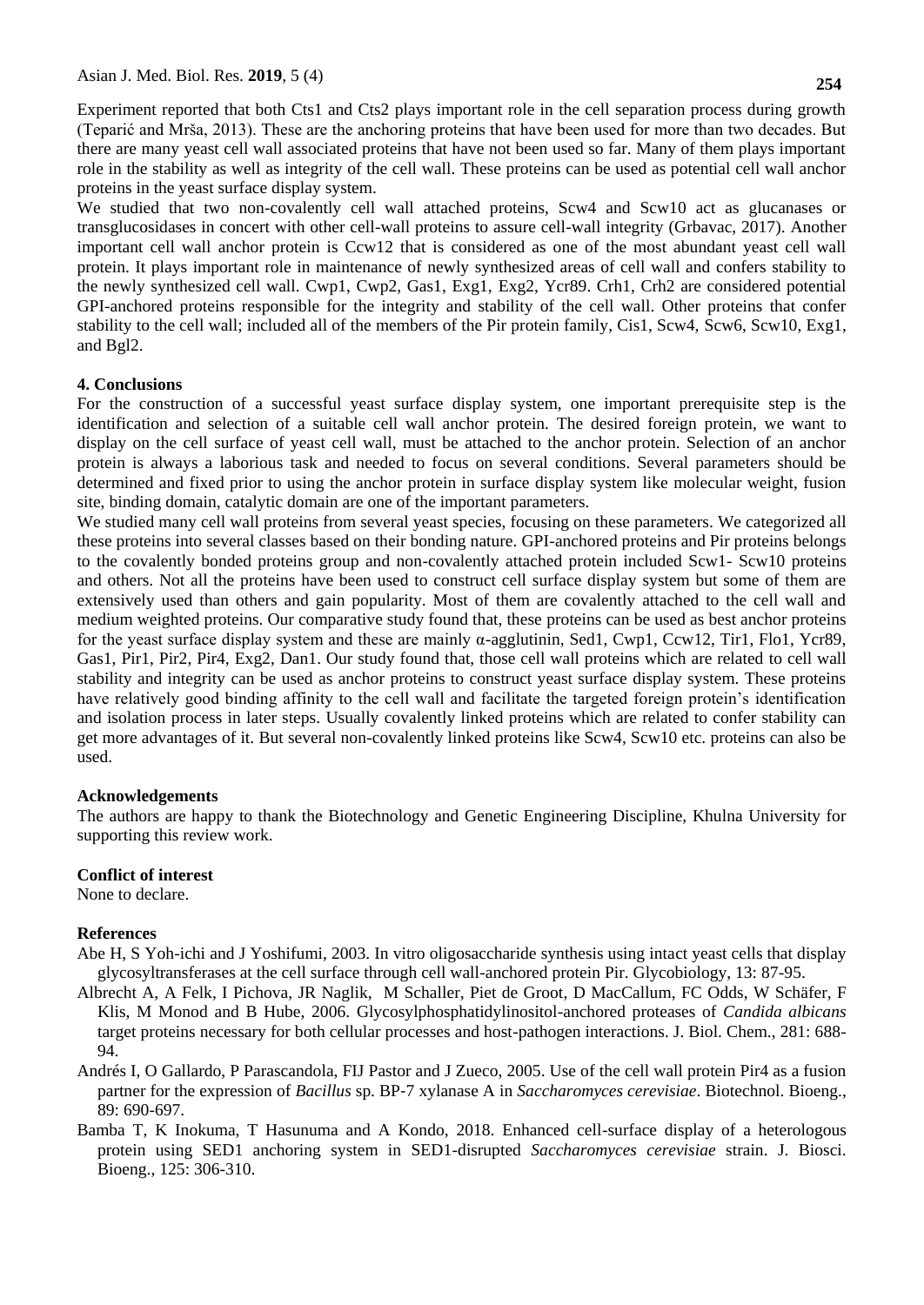- Breinig F, B Diehl, S Rau, C Zimmer, H Schwab and MJ Schmitt, 2006. Cell surface expression of bacterial esterase a by *Saccharomyces cerevisiae* and its enhancement by constitutive activation of the cellular unfolded protein response. App. Environ. Microbiol., 72: 7140-7147.
- Busch KE, J Hayles, P Nurse and D Brunner, 2004. Tea2p kinesin is involved in spatial microtubule organization by transporting tip1p on microtubules. Dev. Cell, 6: 831-843.
- Cabib E, N Blanco, C Grau, JM Rodríguez-Peña and J Arroyo, 2007. Crh1 and Crh2 are required for the crosslinking of chitin to beta(1-6) glucan in the *Saccharomyces cerevisiae* cell wall. Mol. Microbiol., 63: 921-935.
- Castillo L, E Calvo, AI Martinez, JR Herrera, E Valentín, JA Lopez and R Sentandreu, 2008. A study of the *Candida albicans* cell wall proteome. Proteomics, 8: 3871-3881.
- Debra R, B Bahareh, ES Mathabatha and FB Florian, 2015. Co-Flocculation of yeast species, a new mechanism to govern population dynamics in microbial ecosystems. PLoS. One, 10: e0136249.
- Dünkler A, A Walther, CA Specht and J Wendland, 2005. *Candida albicans CHT3* encodes the functional homolog of the Cts1 chitinase of *Saccharomyces cerevisiae*. Fungal. Genet. Biol., 42: 935-947.
- Dupres V, YF Dufrêne and JJ Heinisch, 2010. Measuring cell wall thickness in living yeast cells using single molecular rulers. ACS. Nano., 4: 5498-504.
- Furukawa H, T Tanino, H Fukuda and A Kondo, 2006. Development of novel yeast cell surface display system for homo-oligomeric protein by coexpression of native and anchored subunits. Biotechnology Progress., 22: 994-7.
- Gil-Bona A, CM Parra-Giraldo, ML Hernáez, JA [Reales-Calderon,](https://www.ncbi.nlm.nih.gov/pubmed/?term=Reales-Calderon%20JA%5BAuthor%5D&cauthor=true&cauthor_uid=26087349) NV [Solis,](https://www.ncbi.nlm.nih.gov/pubmed/?term=Solis%20NV%5BAuthor%5D&cauthor=true&cauthor_uid=26087349) SG [Filler,](https://www.ncbi.nlm.nih.gov/pubmed/?term=Filler%20SG%5BAuthor%5D&cauthor=true&cauthor_uid=26087349) L [Monteoliva](https://www.ncbi.nlm.nih.gov/pubmed/?term=Monteoliva%20L%5BAuthor%5D&cauthor=true&cauthor_uid=26087349) and C [Gil](https://www.ncbi.nlm.nih.gov/pubmed/?term=Gil%20C%5BAuthor%5D&cauthor=true&cauthor_uid=26087349)*,* 2015. *Candida albicans* cell shaving uncovers new proteins involved in cell wall integrity, yeast to hypha transition, stress response and host-pathogen interaction. J. Proteomics, 127: 340-351.
- Granger BL, 2012. Insight into the antiadhesive effect of yeast wall protein 1 of *Candida albicans.* Eukaryot. Cell, 11: 795-805.
- Grbavac A, 2017. Mechanism of incorporation of Scw4 and Scw10 proteins in the *Saccharomyces cerevisiae* cell wall and their physiological role. ph.D. Dissertation, Faculty of food technology and biotechnology, University of Zagreb.
- Groot PWD, KJ Hellingwerf and FM Klis, 2003. Genome-wide identification of fungal GPI proteins. Yeast, 20: 781-796.
- Hossain SA, 2018. Surface display of heterologous proteins in the yeast cell wall and their application in biotechnology. ph.D. Dissertation, Faculty of food technology and biotechnology, University of Zagreb.
- Hossain SA, R Teparić and V Mrša, 2019. Comparison of two models of surface display of xylose reductase in the *Saccharomyces cerevisiae* cell wall. Enzyme. Microb. Technol., 123: 8-14.
- Hsu PH, PC Chiang, CH Liu and YW Chang, 2015. Characterization of cell wall proteins in *Saccharomyces cerevisiae* clinical isolates elucidates Hsp150p in virulence. PLoS. One, 10: e0135174.
- Inaba C, K Maekawa, H Morisaka, K Kuroda and M Ueda, 2009. Efficient synthesis of enantiomeric ethyl lactate by *Candida antarctica* lipase B (CALB)-displaying yeasts. Appl. Microbiol. Biotechnol., 83: 859- 864.
- Inokuma K, T Bamba, J Ishii, Y Ito, T Hasunuma and A Kondo, 2016. Enhanced cell-surface display and secretory production of cellulolytic enzymes with *Saccharomyces cerevisiae* Sed1 signal peptide. Biotechnol. Bioeng., 113: 2358-2366.
- Isabel A, G Oscar, P Palma, FJ Pastor and Z Jesu´s, 2005. Use of the cell wall protein Pir4 as a fusion partner for the expression of *Bacillus* sp. BP-7 Xylanase A in *Saccharomyces cerevisiae.* Biotechnol. Bioeng., 89: 690-697.
- Klis FM, A Boorsma and PW Groot, 2006. Cell wall construction in *Saccharomyces cerevisiae.* Yeast, 23: 185- 202.
- Krysan DJ, EL Ting, C Abeijon, L Kroos and RS Fuller, 2005. Yapsins are a family of aspartyl proteases required for cell wall integrity in *Saccharomyces cerevisiae*. Eukaryot. Cell, 4: 1364-1374.
- Kuznetsov E, H Kučerová, L Váchová and Z Palková, 2013. SUN family proteins Sun4p, Uth1p and Sim1p are secreted from *Saccharomyces cerevisiae* and produced dependently on oxygen level. PLoS. One, 8: e73882.
- Levin DE, 2011. Regulation of cell wall biogenesis in *Saccharomyces cerevisiae*: The cell wall integrity signaling pathway. Genetics, 189: 1145–1175.
- Li L, S Naseem, S Sharma and JB Konopka, 2015. Flavodoxin-like proteins protect *Candida albicans* from oxidative stress and promote virulence. PLoS. Pathog., 11: e1005147.
- Liu B, L Larsson, A Caballero, X Hao, D Oling, J Grantham and T Nyström, 2010. The polarisome is required for segregation and retrograde transport of protein aggregates. Cell, 140: 257-267.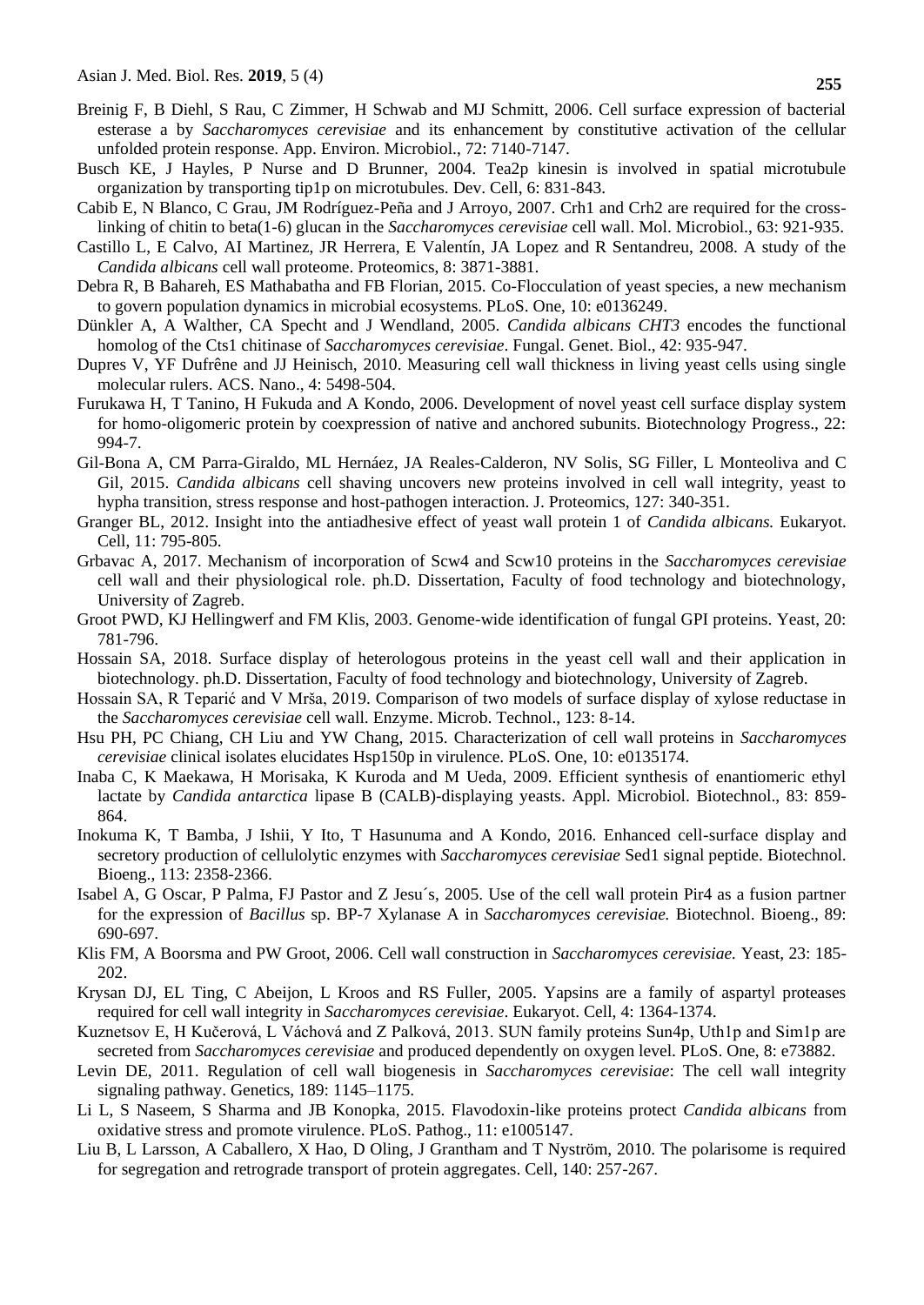- Liu W, H Zhao, B Jia, L Xu and Y Yan, 2010. Surface display of active lipase in *Saccharomyces cerevisiae* using Cwp2 as an anchor protein. Biotechnol. Lett., 32: 255-260.
- María M, A Isabel, B Cristina, D Pilar and Z Jesús, 2008. Efficient secretion of *Bacillus subtilis* lipase A in *Saccharomyces cerevisiae* by translational fusion to the Pir4 cell wall protein. Appl. Microbiol. Biotechnol., 80: 437–445.
- Matsushika A, K Negi, T Suzuki, T Goshima and T Hoshino, 2016. Identification and characterization of a novel *Issatchenkia orientalis* GPI-anchored protein, IoGas1, required for resistance to low pH and salt stress. PLoS. One, 11: e0161888.
- Nakanishi A, JG Bae, K Fukai, N Tokumoto *et al.,* 2012. Effect of pretreatment of hydrothermally processed rice straw with laccase-displaying yeast on ethanol fermentation. Appl. Microbiol. Biotechnol., 94: 939-948.
- Osumi M, 2012. Visualization of yeast cells by electron microscopy. J. Electron. Microsc., 61: 343-365.
- Prill SK, B Klinkert, C Timpel, CA Gale, K Schröppel and JF Ernst, 2005. PMT family of *Candida albicans*: five protein mannosyltransferase isoforms affect growth, morphogenesis and antifungal resistance. Mol. Microbiol., 55: 546-560.
- Qingjie W, L Lei, C Min, Q Qingsheng and PG Wang, 2007. Construction of a novel system for cell surface display of heterologous proteins on *Pichia pastoris*. Biotechnol. Lett., 29: 1561–1566.
- Ragni E, T [Fontaine,](https://www.ncbi.nlm.nih.gov/pubmed/?term=Fontaine%20T%5BAuthor%5D&cauthor=true&cauthor_uid=17397106) C [Gissi,](https://www.ncbi.nlm.nih.gov/pubmed/?term=Gissi%20C%5BAuthor%5D&cauthor=true&cauthor_uid=17397106) JP [Latgè](https://www.ncbi.nlm.nih.gov/pubmed/?term=Latg%C3%A8%20JP%5BAuthor%5D&cauthor=true&cauthor_uid=17397106) and L [Popolo,](https://www.ncbi.nlm.nih.gov/pubmed/?term=Popolo%20L%5BAuthor%5D&cauthor=true&cauthor_uid=17397106) 2007a. The Gas family of proteins of *Saccharomyces cerevisiae*: characterization and evolutionary analysis. Yeast, 24: 297-308.
- Ragni E, M [Sipiczki](https://www.ncbi.nlm.nih.gov/pubmed/?term=Sipiczki%20M%5BAuthor%5D&cauthor=true&cauthor_uid=17315267) and S [Strahl,](https://www.ncbi.nlm.nih.gov/pubmed/?term=Strahl%20S%5BAuthor%5D&cauthor=true&cauthor_uid=17315267) 2007b. Characterization of Ccw12, a major key player in cell wall stability of *Saccharomyces cerevisiae*. Yeast, 24: 309-319.
- Ritch JJ, SM Davidson, JJ Sheehan and N Austriaco, 2010. The *Saccharomyces* SUN gene, *UTH1*, is involved in cell wall biogenesis. FEMS. Yeast Res., 10: 168-176.
- Salo H, E Sievi, T Suntio, M Mecklin, P Mattila, R Renkonen and M Makarow, 2005. Co-expression of two mammalian glycosyltransferases in the yeast cell wall allows synthesis of sLex. FEMS. Yeast Res., 5: 341- 350.
- Samin K, JW Michael, FS Janet and S Paula, 2007. A 368-base-pair cis-zcting HWP1 promoter region, HCR, of *Candida albicans* confers hypha-specific gene regulation and binds architectural transcription factors Nhp6 and Gcf1p. Eukaryot. Cell, 6: 693-709.
- Sandini S, A Stringaro, S Arancia, M Colone, F [Mondello,](https://www.ncbi.nlm.nih.gov/pubmed/?term=Mondello%20F%5BAuthor%5D&cauthor=true&cauthor_uid=21575184) S [Murtas,](https://www.ncbi.nlm.nih.gov/pubmed/?term=Murtas%20S%5BAuthor%5D&cauthor=true&cauthor_uid=21575184) A [Girolamo,](https://www.ncbi.nlm.nih.gov/pubmed/?term=Girolamo%20A%5BAuthor%5D&cauthor=true&cauthor_uid=21575184) N [Mastrangelo,](https://www.ncbi.nlm.nih.gov/pubmed/?term=Mastrangelo%20N%5BAuthor%5D&cauthor=true&cauthor_uid=21575184) F [De](https://www.ncbi.nlm.nih.gov/pubmed/?term=De%20Bernardis%20F%5BAuthor%5D&cauthor=true&cauthor_uid=21575184)  [Bernardis](https://www.ncbi.nlm.nih.gov/pubmed/?term=De%20Bernardis%20F%5BAuthor%5D&cauthor=true&cauthor_uid=21575184)*,* 2011. The MP65 gene is required for cell wall integrity, adherence to epithelial cells and biofilm formation in *Candida albicans.* BMC Microbiol., 11: 106.
- Shibasaki S, H Maeda and M Ueda, 2009. Molecular display technology using yeast--arming technology. Anal. Sci., 25: 41-49.
- Shigechi H, J Koh, Y Fujita, T Matsumoto, Y Bito, M [Ueda,](https://www.ncbi.nlm.nih.gov/pubmed/?term=Ueda%20M%5BAuthor%5D&cauthor=true&cauthor_uid=15294847) E [Satoh,](https://www.ncbi.nlm.nih.gov/pubmed/?term=Satoh%20E%5BAuthor%5D&cauthor=true&cauthor_uid=15294847) H [Fukuda,](https://www.ncbi.nlm.nih.gov/pubmed/?term=Fukuda%20H%5BAuthor%5D&cauthor=true&cauthor_uid=15294847) A [Kondo](https://www.ncbi.nlm.nih.gov/pubmed/?term=Kondo%20A%5BAuthor%5D&cauthor=true&cauthor_uid=15294847)*,* 2004. Direct production of ethanol from raw corn starch via fermentation by use of a novel surface-engineered yeast strain co-displaying glucoamylase and alpha-amylase. Appl. Environ. Microbiol., 70: 5037-5040.
- Smits GJ, LR Schenkman, S Brul, JR Pringle and FM Klis, 2006. Role of cell cycle-regulated expression in the localized incorporation of cell wall proteins in yeast. Mol. Biol. Cell, 17: 3267-80.
- Sorgo AG, S Brul, CG de Koster, LJ de Koning and FM Klis, 2013. Iron restriction-induced adaptations in the wall proteome of *Candida albicans*. Microbiology, 159: 1673-1682.
- Takeshi F, T Kouta, M Hirokazu *et al.,* 2010. Improvement in organophosphorus hydrolase activity of cell surface-engineered yeast strain using Flo1p anchor system. Biotechnol. Lett., 32: 655–659.
- Tanino T, T Ohno, T Aoki, H Fukuda and A Kondo, 2007. Development of yeast cells displaying *Candida antarctica* lipase B and their application to ester synthesis reaction. Appl. Microbiol. Biotechnol., 75: 1319- 1325.
- Teparić R, I Stuparević and V Mrša, 2010. Incorporation of homologous and heterologous proteins in the *Saccharomyces cerevisiae* cell wall. Food Technol. Biotechnol., 48: 317–328.
- Teparić R, B Didak, E Ščulac and V Mrša, 2013. Genetic immobilization of RNase Rny1p at the *Saccharomyces cerevisiae* cell surface. J. Gen. Appl. Microbiol., 59: 75-82.
- Teparić R and V Mrša, 2013. Proteins involved in building, maintaining and remodeling of yeast cell walls. Current Genetics, 59: 171-185.
- Terashima H, K Hamada and K Kitada, 2003. The localization change of Ybr078w/Ecm33, a yeast GPIassociated protein, from the plasma membrane to the cell wall, affecting the cellular function. FEMS Microbiol. Lett., 218: 175-180.
- Xiaoyu Y, T Hongting, S Meihui, [Y Shen,](https://microbialcellfactories.biomedcentral.com/articles/10.1186/s12934-019-1133-x#auth-4) [J Hou](https://microbialcellfactories.biomedcentral.com/articles/10.1186/s12934-019-1133-x#auth-5) and [X Bao,](https://microbialcellfactories.biomedcentral.com/articles/10.1186/s12934-019-1133-x#auth-6) 2019. Development of novel surface display platforms for anchoring heterologous proteins in *Saccharomyces cerevisiae*. Microb. Cell Fact, 18: 85.